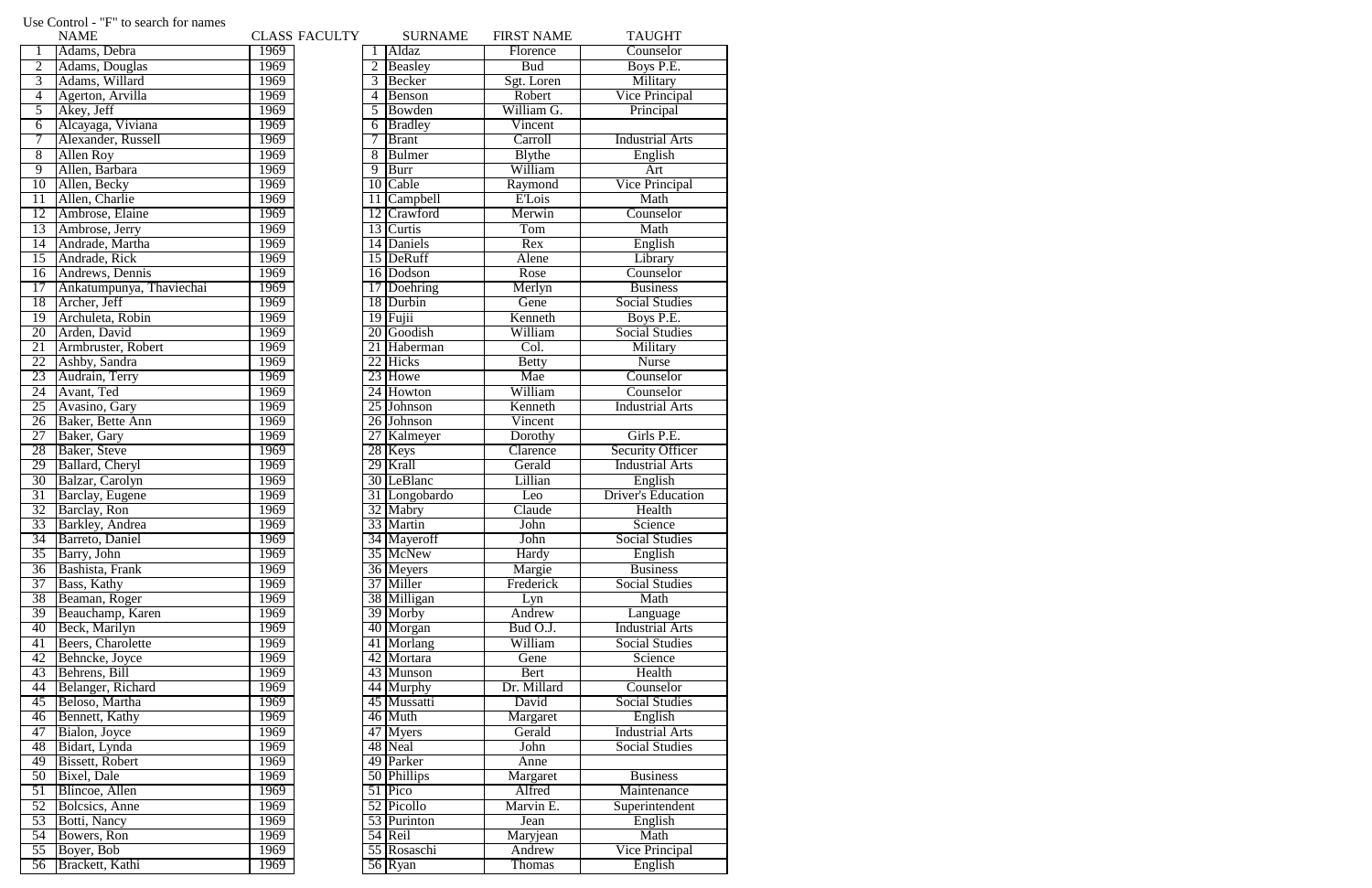| 57              | Bradley, Pam                | 1969 |                 | 57 Sawle               | Louise                    | <b>Business</b>           |
|-----------------|-----------------------------|------|-----------------|------------------------|---------------------------|---------------------------|
| 58              | Bradshaw, Jim               | 1969 |                 | 58 Schroeder           | Florence                  |                           |
| 59              | Brendle, Becky              | 1969 |                 | 59 Shetler             | Harold                    | <b>Industrial Arts</b>    |
| 60              | Brennan, Steve              | 1969 |                 | 60 Simonian            | $\overline{\text{Simon}}$ | Science                   |
| 61              | Bridgeman, Joe              | 1969 |                 | 61 Stephenson          | Rosemary                  |                           |
| $\overline{62}$ | <b>Brooks</b> , <b>Brad</b> | 1969 |                 | 62 Stevenson           | Caroline                  | Girls P.E.                |
| $\overline{63}$ | Brown, Chris                | 1969 |                 | 63 Sullivan            | Mary                      | English                   |
| 64              | Brown, Ken                  | 1969 | 64              | Swinden                | Eleanor                   | Home Economics            |
| $\overline{65}$ | Brown, Mike                 | 1969 |                 | $\overline{65}$ Ternan | Philip                    | Science                   |
| 66              | Brown, Paulette             | 1969 |                 | 66 Thompson            | Michael                   | Boys P.E.                 |
| 67              | Brown, Tim                  | 1969 | 67              | Trout                  | Lloyd                     | <b>Social Studies</b>     |
| $\overline{68}$ | <b>Bruster, Ronnie</b>      | 1969 |                 | 68 Walker              | Harry                     | English                   |
| 69              | Bryson, Kathy               | 1969 | 69              | <b>Wong</b>            | Clark                     | Library                   |
| $\overline{70}$ | Buck, Cathy                 | 1969 |                 | 70 Woodford            | Taunya                    | English                   |
| $\overline{71}$ | Burke, Pat                  | 1969 | $\overline{71}$ | <b>Zucco</b>           | Lewis                     | <b>Driver's Education</b> |
| 72              | Burroughs, Dave             | 1969 |                 | 72 Chandler            | Helena                    |                           |
| 73              | Burton, Pat                 | 1969 |                 | 73 Groux               | Carolee                   | <b>Social Studies</b>     |
| 74              | Bussey, Cathy               | 1969 |                 | 74 Gilbert             | Jack                      |                           |
| 75              | Butko, Herman               | 1969 |                 | 75 Hursh               | Aleta                     |                           |
| 76              | <b>Butler, Ross</b>         | 1969 |                 | 76 Tellaisha           | John                      | Music                     |
| 77              | Calabrese, Joseph           | 1969 |                 | 77 Condie              | Robert                    |                           |
| 78              | Cannady, Rob                | 1969 |                 | 78 Ryerse              | Charles                   |                           |
| 79              | Cantrell, Dave              | 1969 |                 | 79 Hardison            | Zelma                     |                           |
| $\overline{80}$ | Cardinal, Gary              | 1969 |                 | 80 Fockler             | Ellen                     |                           |
| $\overline{81}$ | Carleton, Lynne             | 1969 | 81              | Landers                | Michael                   |                           |
| 82              | Carrico, Mike               | 1969 |                 | 82 Streng              | George                    |                           |
|                 |                             |      |                 |                        |                           |                           |

|                  | 1969                                                                                                                                                                                                                                                                                                                                                                                                                                                                                                                                                                                                                                                                                                                                                                                                                                                                                                         |                                                                                      | Louise                                                                                                                                                                                                                                                                                                                                                                    |
|------------------|--------------------------------------------------------------------------------------------------------------------------------------------------------------------------------------------------------------------------------------------------------------------------------------------------------------------------------------------------------------------------------------------------------------------------------------------------------------------------------------------------------------------------------------------------------------------------------------------------------------------------------------------------------------------------------------------------------------------------------------------------------------------------------------------------------------------------------------------------------------------------------------------------------------|--------------------------------------------------------------------------------------|---------------------------------------------------------------------------------------------------------------------------------------------------------------------------------------------------------------------------------------------------------------------------------------------------------------------------------------------------------------------------|
|                  |                                                                                                                                                                                                                                                                                                                                                                                                                                                                                                                                                                                                                                                                                                                                                                                                                                                                                                              |                                                                                      | Florence                                                                                                                                                                                                                                                                                                                                                                  |
|                  | 1969                                                                                                                                                                                                                                                                                                                                                                                                                                                                                                                                                                                                                                                                                                                                                                                                                                                                                                         |                                                                                      | Harold                                                                                                                                                                                                                                                                                                                                                                    |
|                  | 1969                                                                                                                                                                                                                                                                                                                                                                                                                                                                                                                                                                                                                                                                                                                                                                                                                                                                                                         |                                                                                      | Simon                                                                                                                                                                                                                                                                                                                                                                     |
|                  | 1969                                                                                                                                                                                                                                                                                                                                                                                                                                                                                                                                                                                                                                                                                                                                                                                                                                                                                                         |                                                                                      | Rosemary                                                                                                                                                                                                                                                                                                                                                                  |
| Brooks, Brad     | 1969                                                                                                                                                                                                                                                                                                                                                                                                                                                                                                                                                                                                                                                                                                                                                                                                                                                                                                         |                                                                                      | Caroline                                                                                                                                                                                                                                                                                                                                                                  |
| Brown, Chris     | 1969                                                                                                                                                                                                                                                                                                                                                                                                                                                                                                                                                                                                                                                                                                                                                                                                                                                                                                         |                                                                                      | Mary                                                                                                                                                                                                                                                                                                                                                                      |
| Brown, Ken       | 1969                                                                                                                                                                                                                                                                                                                                                                                                                                                                                                                                                                                                                                                                                                                                                                                                                                                                                                         |                                                                                      | Eleanor                                                                                                                                                                                                                                                                                                                                                                   |
| Brown, Mike      | 1969                                                                                                                                                                                                                                                                                                                                                                                                                                                                                                                                                                                                                                                                                                                                                                                                                                                                                                         |                                                                                      | Philip                                                                                                                                                                                                                                                                                                                                                                    |
|                  | 1969                                                                                                                                                                                                                                                                                                                                                                                                                                                                                                                                                                                                                                                                                                                                                                                                                                                                                                         |                                                                                      | Michael                                                                                                                                                                                                                                                                                                                                                                   |
|                  | 1969                                                                                                                                                                                                                                                                                                                                                                                                                                                                                                                                                                                                                                                                                                                                                                                                                                                                                                         |                                                                                      | Lloyd                                                                                                                                                                                                                                                                                                                                                                     |
|                  | 1969                                                                                                                                                                                                                                                                                                                                                                                                                                                                                                                                                                                                                                                                                                                                                                                                                                                                                                         |                                                                                      | Harry                                                                                                                                                                                                                                                                                                                                                                     |
| Bryson, Kathy    | 1969                                                                                                                                                                                                                                                                                                                                                                                                                                                                                                                                                                                                                                                                                                                                                                                                                                                                                                         |                                                                                      | Clark                                                                                                                                                                                                                                                                                                                                                                     |
|                  | 1969                                                                                                                                                                                                                                                                                                                                                                                                                                                                                                                                                                                                                                                                                                                                                                                                                                                                                                         |                                                                                      | Taunya                                                                                                                                                                                                                                                                                                                                                                    |
| Burke, Pat       | 1969                                                                                                                                                                                                                                                                                                                                                                                                                                                                                                                                                                                                                                                                                                                                                                                                                                                                                                         |                                                                                      | Lewis                                                                                                                                                                                                                                                                                                                                                                     |
|                  | 1969                                                                                                                                                                                                                                                                                                                                                                                                                                                                                                                                                                                                                                                                                                                                                                                                                                                                                                         |                                                                                      | Helena                                                                                                                                                                                                                                                                                                                                                                    |
| Burton, Pat      | 1969                                                                                                                                                                                                                                                                                                                                                                                                                                                                                                                                                                                                                                                                                                                                                                                                                                                                                                         |                                                                                      | Carolee                                                                                                                                                                                                                                                                                                                                                                   |
|                  | 1969                                                                                                                                                                                                                                                                                                                                                                                                                                                                                                                                                                                                                                                                                                                                                                                                                                                                                                         |                                                                                      | Jack                                                                                                                                                                                                                                                                                                                                                                      |
|                  | 1969                                                                                                                                                                                                                                                                                                                                                                                                                                                                                                                                                                                                                                                                                                                                                                                                                                                                                                         |                                                                                      | Aleta                                                                                                                                                                                                                                                                                                                                                                     |
|                  | 1969                                                                                                                                                                                                                                                                                                                                                                                                                                                                                                                                                                                                                                                                                                                                                                                                                                                                                                         |                                                                                      | John                                                                                                                                                                                                                                                                                                                                                                      |
|                  | 1969                                                                                                                                                                                                                                                                                                                                                                                                                                                                                                                                                                                                                                                                                                                                                                                                                                                                                                         |                                                                                      | Robert                                                                                                                                                                                                                                                                                                                                                                    |
|                  | 1969                                                                                                                                                                                                                                                                                                                                                                                                                                                                                                                                                                                                                                                                                                                                                                                                                                                                                                         |                                                                                      | Charles                                                                                                                                                                                                                                                                                                                                                                   |
|                  | 1969                                                                                                                                                                                                                                                                                                                                                                                                                                                                                                                                                                                                                                                                                                                                                                                                                                                                                                         |                                                                                      | Zelma                                                                                                                                                                                                                                                                                                                                                                     |
|                  |                                                                                                                                                                                                                                                                                                                                                                                                                                                                                                                                                                                                                                                                                                                                                                                                                                                                                                              |                                                                                      | Ellen                                                                                                                                                                                                                                                                                                                                                                     |
|                  | 1969                                                                                                                                                                                                                                                                                                                                                                                                                                                                                                                                                                                                                                                                                                                                                                                                                                                                                                         |                                                                                      | Michael                                                                                                                                                                                                                                                                                                                                                                   |
|                  |                                                                                                                                                                                                                                                                                                                                                                                                                                                                                                                                                                                                                                                                                                                                                                                                                                                                                                              |                                                                                      | George                                                                                                                                                                                                                                                                                                                                                                    |
|                  |                                                                                                                                                                                                                                                                                                                                                                                                                                                                                                                                                                                                                                                                                                                                                                                                                                                                                                              |                                                                                      |                                                                                                                                                                                                                                                                                                                                                                           |
|                  | 1969                                                                                                                                                                                                                                                                                                                                                                                                                                                                                                                                                                                                                                                                                                                                                                                                                                                                                                         |                                                                                      |                                                                                                                                                                                                                                                                                                                                                                           |
|                  |                                                                                                                                                                                                                                                                                                                                                                                                                                                                                                                                                                                                                                                                                                                                                                                                                                                                                                              |                                                                                      |                                                                                                                                                                                                                                                                                                                                                                           |
|                  | 1969                                                                                                                                                                                                                                                                                                                                                                                                                                                                                                                                                                                                                                                                                                                                                                                                                                                                                                         |                                                                                      |                                                                                                                                                                                                                                                                                                                                                                           |
|                  | 1969                                                                                                                                                                                                                                                                                                                                                                                                                                                                                                                                                                                                                                                                                                                                                                                                                                                                                                         |                                                                                      |                                                                                                                                                                                                                                                                                                                                                                           |
|                  |                                                                                                                                                                                                                                                                                                                                                                                                                                                                                                                                                                                                                                                                                                                                                                                                                                                                                                              |                                                                                      |                                                                                                                                                                                                                                                                                                                                                                           |
|                  | 1969                                                                                                                                                                                                                                                                                                                                                                                                                                                                                                                                                                                                                                                                                                                                                                                                                                                                                                         |                                                                                      |                                                                                                                                                                                                                                                                                                                                                                           |
|                  |                                                                                                                                                                                                                                                                                                                                                                                                                                                                                                                                                                                                                                                                                                                                                                                                                                                                                                              |                                                                                      |                                                                                                                                                                                                                                                                                                                                                                           |
|                  |                                                                                                                                                                                                                                                                                                                                                                                                                                                                                                                                                                                                                                                                                                                                                                                                                                                                                                              |                                                                                      |                                                                                                                                                                                                                                                                                                                                                                           |
|                  | 1969                                                                                                                                                                                                                                                                                                                                                                                                                                                                                                                                                                                                                                                                                                                                                                                                                                                                                                         |                                                                                      |                                                                                                                                                                                                                                                                                                                                                                           |
|                  |                                                                                                                                                                                                                                                                                                                                                                                                                                                                                                                                                                                                                                                                                                                                                                                                                                                                                                              |                                                                                      |                                                                                                                                                                                                                                                                                                                                                                           |
|                  | 1969                                                                                                                                                                                                                                                                                                                                                                                                                                                                                                                                                                                                                                                                                                                                                                                                                                                                                                         |                                                                                      |                                                                                                                                                                                                                                                                                                                                                                           |
|                  |                                                                                                                                                                                                                                                                                                                                                                                                                                                                                                                                                                                                                                                                                                                                                                                                                                                                                                              |                                                                                      |                                                                                                                                                                                                                                                                                                                                                                           |
|                  | 1969                                                                                                                                                                                                                                                                                                                                                                                                                                                                                                                                                                                                                                                                                                                                                                                                                                                                                                         |                                                                                      |                                                                                                                                                                                                                                                                                                                                                                           |
| Chronis, Jan     | 1969                                                                                                                                                                                                                                                                                                                                                                                                                                                                                                                                                                                                                                                                                                                                                                                                                                                                                                         |                                                                                      |                                                                                                                                                                                                                                                                                                                                                                           |
| Clancy, Dan      | 1969                                                                                                                                                                                                                                                                                                                                                                                                                                                                                                                                                                                                                                                                                                                                                                                                                                                                                                         |                                                                                      |                                                                                                                                                                                                                                                                                                                                                                           |
| Clark, Bruce     | 1969                                                                                                                                                                                                                                                                                                                                                                                                                                                                                                                                                                                                                                                                                                                                                                                                                                                                                                         |                                                                                      |                                                                                                                                                                                                                                                                                                                                                                           |
|                  | 1969                                                                                                                                                                                                                                                                                                                                                                                                                                                                                                                                                                                                                                                                                                                                                                                                                                                                                                         |                                                                                      |                                                                                                                                                                                                                                                                                                                                                                           |
|                  | 1969                                                                                                                                                                                                                                                                                                                                                                                                                                                                                                                                                                                                                                                                                                                                                                                                                                                                                                         |                                                                                      |                                                                                                                                                                                                                                                                                                                                                                           |
|                  | 1969                                                                                                                                                                                                                                                                                                                                                                                                                                                                                                                                                                                                                                                                                                                                                                                                                                                                                                         |                                                                                      |                                                                                                                                                                                                                                                                                                                                                                           |
|                  | 1969                                                                                                                                                                                                                                                                                                                                                                                                                                                                                                                                                                                                                                                                                                                                                                                                                                                                                                         |                                                                                      |                                                                                                                                                                                                                                                                                                                                                                           |
|                  | 1969                                                                                                                                                                                                                                                                                                                                                                                                                                                                                                                                                                                                                                                                                                                                                                                                                                                                                                         |                                                                                      |                                                                                                                                                                                                                                                                                                                                                                           |
|                  | 1969                                                                                                                                                                                                                                                                                                                                                                                                                                                                                                                                                                                                                                                                                                                                                                                                                                                                                                         |                                                                                      |                                                                                                                                                                                                                                                                                                                                                                           |
|                  |                                                                                                                                                                                                                                                                                                                                                                                                                                                                                                                                                                                                                                                                                                                                                                                                                                                                                                              |                                                                                      |                                                                                                                                                                                                                                                                                                                                                                           |
|                  | 1969                                                                                                                                                                                                                                                                                                                                                                                                                                                                                                                                                                                                                                                                                                                                                                                                                                                                                                         |                                                                                      |                                                                                                                                                                                                                                                                                                                                                                           |
|                  | 1969                                                                                                                                                                                                                                                                                                                                                                                                                                                                                                                                                                                                                                                                                                                                                                                                                                                                                                         |                                                                                      |                                                                                                                                                                                                                                                                                                                                                                           |
|                  | 1969                                                                                                                                                                                                                                                                                                                                                                                                                                                                                                                                                                                                                                                                                                                                                                                                                                                                                                         |                                                                                      |                                                                                                                                                                                                                                                                                                                                                                           |
|                  | 1969                                                                                                                                                                                                                                                                                                                                                                                                                                                                                                                                                                                                                                                                                                                                                                                                                                                                                                         |                                                                                      |                                                                                                                                                                                                                                                                                                                                                                           |
|                  | 1969                                                                                                                                                                                                                                                                                                                                                                                                                                                                                                                                                                                                                                                                                                                                                                                                                                                                                                         |                                                                                      |                                                                                                                                                                                                                                                                                                                                                                           |
|                  | 1969                                                                                                                                                                                                                                                                                                                                                                                                                                                                                                                                                                                                                                                                                                                                                                                                                                                                                                         |                                                                                      |                                                                                                                                                                                                                                                                                                                                                                           |
|                  | 1969                                                                                                                                                                                                                                                                                                                                                                                                                                                                                                                                                                                                                                                                                                                                                                                                                                                                                                         |                                                                                      |                                                                                                                                                                                                                                                                                                                                                                           |
| Cushman, Randall | 1969                                                                                                                                                                                                                                                                                                                                                                                                                                                                                                                                                                                                                                                                                                                                                                                                                                                                                                         |                                                                                      |                                                                                                                                                                                                                                                                                                                                                                           |
|                  | <b>Bradley</b> , Pam<br>Bradshaw, Jim<br><b>Brendle</b> , Becky<br>Brennan, Steve<br>Bridgeman, Joe<br>Brown, Paulette<br>Brown, Tim<br>Bruster, Ronnie<br><b>Buck, Cathy</b><br><b>Burroughs</b> , Dave<br><b>Bussey, Cathy</b><br>Butko, Herman<br>Butler, Ross<br>Calabrese, Joseph<br>Cannady, Rob<br>Cantrell, Dave<br>Cardinal, Gary<br>Carleton, Lynne<br>Carrico, Mike<br>Carson, Fletcher<br>Carson, George<br>Carter, Mike<br>Carvin, Sue<br>Cassinelli, Don<br>Cassinelli, Noreen<br>Cassinelli, Ron<br>Chandler, Susan<br>Chase, Tim<br>Cheathon, Margaret<br>Chin, Cynthia<br>Chotas, Donna<br>Choy, Bonni<br>Christensen, Chris<br>Clark, Leonard<br>Clark, Victor<br>Coddington, Shirley<br>103 Colip, Fred<br>Colling, Pat<br>Conn, Mike<br>106 Cooper, Pati<br>107 Cotton, George<br>108 Cowley, Karen<br>Craft, Ray<br>Craig, Katie<br>Crawford, Duane<br>Culver, Gent<br>Cunningham, Greg | 1969<br>1969<br>1969<br>1969<br>1969<br>1969<br>1969<br>1969<br>1969<br>1969<br>1969 | 57 Sawle<br>58 Schroeder<br>59 Shetler<br>60 Simonian<br>61 Stephenson<br>62 Stevenson<br>63 Sullivan<br>64 Swinden<br>65 Ternan<br>66 Thompson<br>67 Trout<br>68 Walker<br>$69$ Wong<br>70 Woodford<br>71 Zucco<br>72 Chandler<br>$73$ Groux<br>74 Gilbert<br>75 Hursh<br>76 Tellaisha<br>77 Condie<br>78 Ryerse<br>79 Hardison<br>80 Fockler<br>81 Landers<br>82 Streng |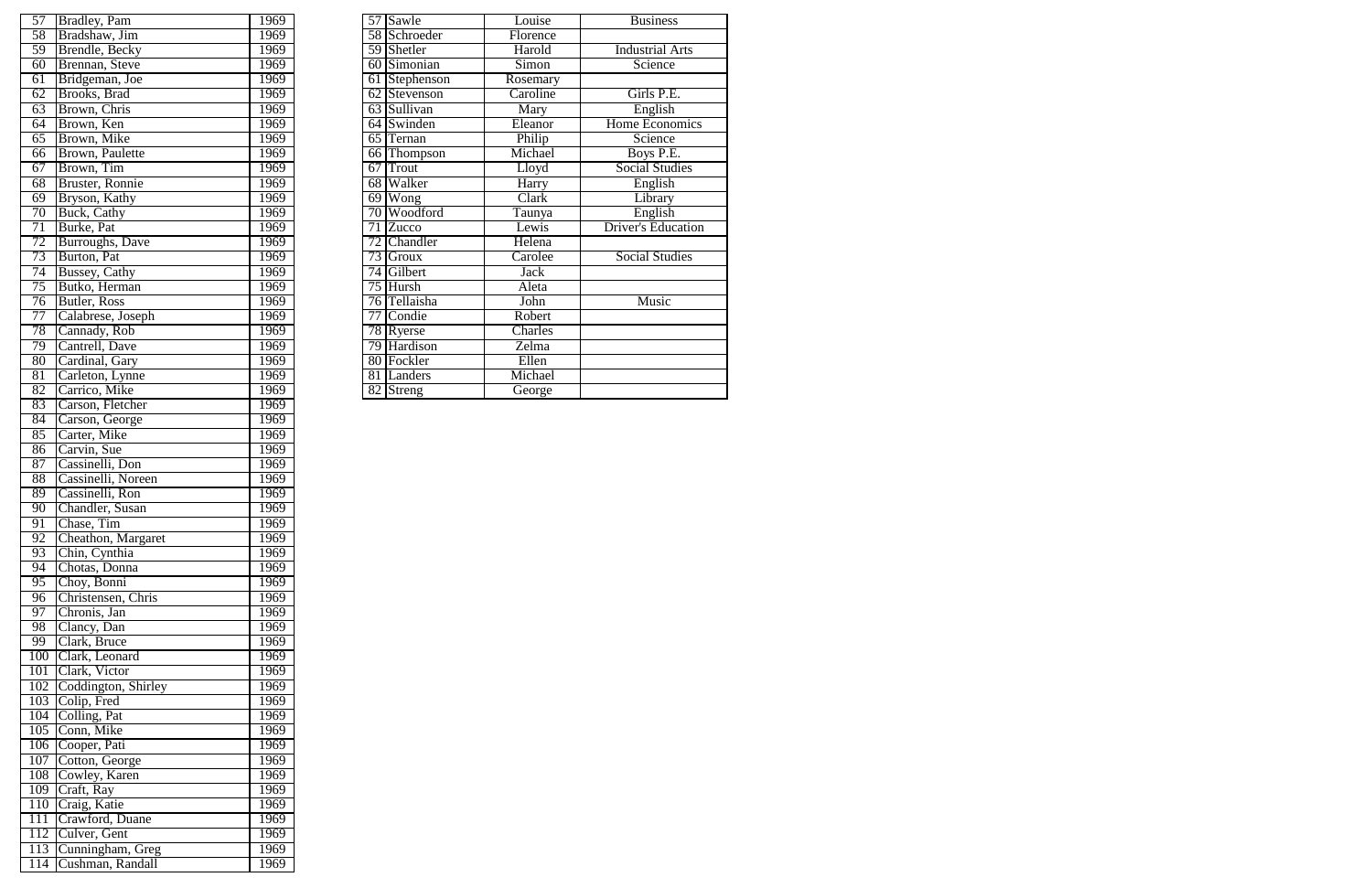| 115              | Daane, Michael      | 1969        |
|------------------|---------------------|-------------|
| 116              | Daniels, Helen      | 1969        |
| 117              | Dankworth, Gary     | 1969        |
| 118              | Date, Alan          | 1969        |
| 119              | Davis, Lynette      | 1969        |
| 120              | DeMars, Elaine      | 1969        |
| 121              | Dennis, Greg        | 1969        |
| 122              | Dent, Ken           | 1969        |
| 123              | DeSantel, Richard   | 1969        |
| 124              | Dietrich, William   | 1969        |
| 125              | Dormont, Marcelline | 1969        |
| 126              | Dornan, Barbara     | 1969        |
| 127              |                     | 1969        |
|                  | Douglas, Chris      |             |
| 128              | Downey, Tim         | 1969        |
| 129              | Drakulich, Andrea   | 1969        |
| 130              | Drolette, George    | 1969        |
| 131              | DuPratt, Kathy      | 1969        |
| 132              | Early, Jan          | 1969        |
| 133              | Elder, Candy        | 1969        |
| 134              | Elmore, Gail        | 1969        |
| 135              | Ely, Creston        | 1969        |
| 136              | Engel, Rhonda       | 1969        |
| 137              | Erwin, Tom          | 1969        |
| 138              | Evans, Candy        | 1969        |
| 139              | Evans, Gayle        | 1969        |
| 140              | Eveatt, Carol       | 1969        |
| 141              | Eveatt, Karen       | 1969        |
| 142              | Eversz, Sandi       | 1969        |
| $\overline{143}$ | Falk, Francis       | 1969        |
| 144              | Fangerow, Walter    | 1969        |
| $\overline{145}$ | Feemster, Elaine    | 1969        |
| 146              | Fells, Terry        | 1969        |
| 147              | Field, Sarah        | 1969        |
| 148              | Figurski, Ron       | 1969        |
| 149              | Fleming, Jann       | 1969        |
| 150              | Foss, John          | 1969        |
| 151              | Foster, Karl        | 1969        |
| 152              | Franchi, Mark       | 1969        |
| 153              | Fuss, Cheryl        | 1969        |
| 154              | Gale, Jim           | 1969        |
| 155              | Gale, Stuart        | 1969        |
| 156              | Galloway, Mike      | 1969        |
| 157              | Gammon, Jeff        | 1969        |
| 158              | Garson, Sena        | 1969        |
| 159              | Gates, Sandra       | 1969        |
| 160              | Gerharter, Joan     | 1969        |
| 161              | Gerwin, Tina        | 1969        |
| 162              | Gibson, Bill        | 1969        |
| 163              | Gilbert, Deanne     | 1969        |
| 164              | Ginocchio, Linda    | 1969        |
| 165              | Giusti, Karen       | 1969        |
| 166              | Goddard, Mary Beth  | 1969        |
| 167              | Goetz, John         | <u>1969</u> |
| 168              | Goodfellow, John    | 1969        |
| 169              | Gossett, Pamii      | 1969        |
| 170<br>171       | Green, Pat          | 1969        |
|                  | Gregory, Tom        | 1969        |
| 172              | Griswold, Gayle     | 1969        |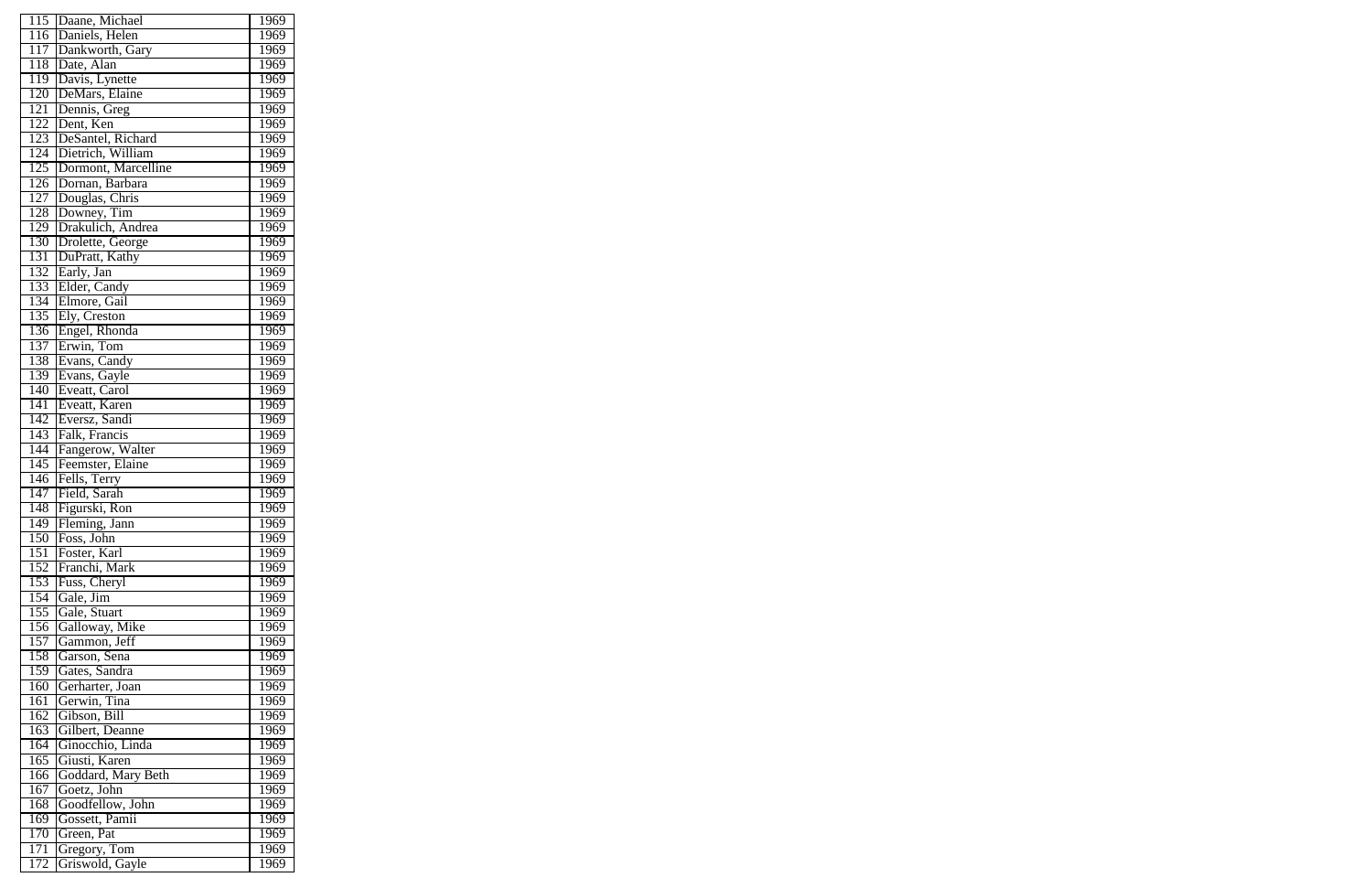| 173 | Gross, Sue                     | 1969        |
|-----|--------------------------------|-------------|
| 174 | Grow, Russell                  | 1969        |
| 175 | Gutzwiller, Sherry             | 1969        |
| 176 | Haas, Kristin                  | 1969        |
| 177 | Hadring, Warren                | 1969        |
| 178 | Haig, Scott                    | 1969        |
| 179 | Hall, Bruce                    | 1969        |
| 180 | Hall, Dirk                     | 1969        |
| 181 | Hamilton, Mike                 | 1969        |
| 182 | Hamilton, Nancy                | 1969        |
| 183 | Hansen, Chuck                  | 1969        |
| 184 | Hansen, Margaret               | 1969        |
| 185 | Harding, Warren                | 1969        |
| 186 | Harker, Bobby                  | 1969        |
| 187 |                                | 1969        |
| 188 | Harper, Mike<br>Harris, Jeanne | 1969        |
| 189 | Harris, Len                    | 1969        |
| 190 | Harrison, Robert               | 1969        |
| 191 | Harvey, Beth                   | 1969        |
| 192 |                                |             |
|     | Heard, Beth<br>Hedges, Richard | 1969        |
| 193 |                                | 1969        |
| 194 | Henderson, Curt                | 1969        |
| 195 | Hergenrether, Daryl            | 1969        |
| 196 | Hernandez, Nicolasa            | 1969        |
| 197 | Hernandez, Rosita              | 1969        |
| 198 | Heron, Deborah                 | 1969        |
| 199 | Herrera, Frank                 | 1969        |
| 200 | Herz, Chris                    | 1969        |
| 201 | Herz, Pat                      | 1969        |
| 202 | Hibdon, Larry                  | 1969        |
| 203 | Hill, Carole                   | 1969        |
| 204 | Hillis, John                   | 1969        |
| 205 | Hillis, Ray                    | 1969        |
| 206 | Hillyer, Guy                   | 1969        |
| 207 | Hite, Carl                     | <u>1969</u> |
| 208 | Hollingsworth, Ed              | 1969        |
| 209 | Holloway, John                 | 1969        |
| 210 | Holmes, Jan                    | 1969        |
| 211 | Homer, Mary                    | 1969        |
| 212 | Hoover, Melissa                | 1969        |
| 213 | Horgan, Dan                    | 1969        |
| 214 | Horgan, Dave                   | 1969        |
| 215 | Horsely, Mike                  | 1969        |
| 216 | Horton, Debra                  | 1969        |
| 217 | Hotz, Vickie                   | 1969        |
| 218 | Howard, Karen                  | 1969        |
| 219 | Howard, Steve                  | 1969        |
| 220 | Hughes, Linda                  | 1969        |
| 221 | Hull, Ed                       | 1969        |
| 222 | Humfeld, Damon Wilhelm         | 1969        |
| 223 | Hummel, Christine              | 1969        |
| 224 | Hunt, John                     | 1969        |
| 225 | Hunter, Mark                   | 1969        |
| 226 | Hussla, Dave                   | 1969        |
| 227 | Hutchison, Susan               | 1969        |
| 228 | Iacovelli, Dariel              | 1969        |
| 229 | Ihara, Laurel                  | 1969        |
|     |                                |             |
| 230 | Ingram, Margaret               | 1969        |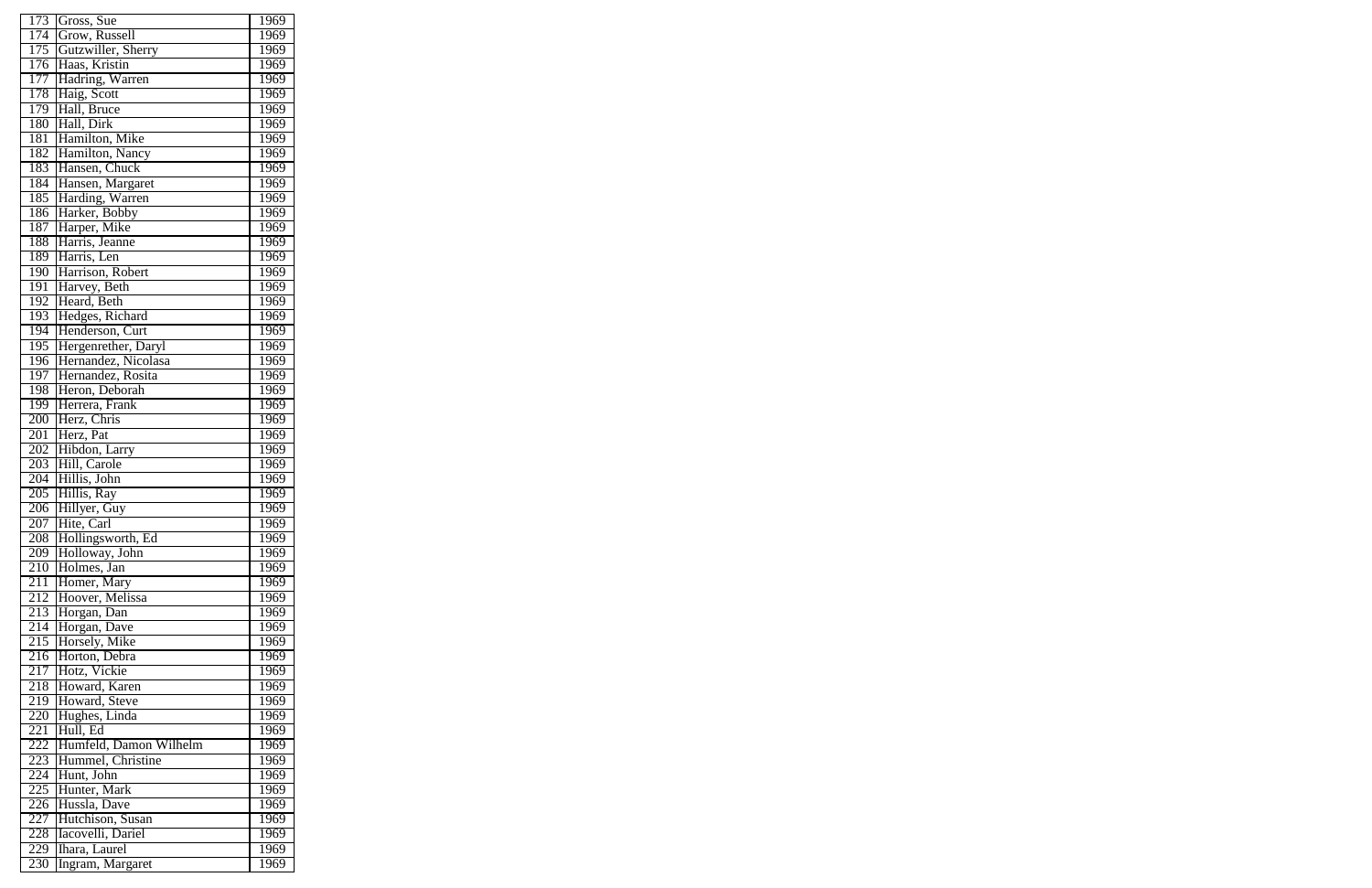| 231              | Jameson, Arlene            | 1969 |
|------------------|----------------------------|------|
| 232              | Johnson, Deborah           | 1969 |
| 233              | Johnson, Kathy             | 1969 |
| 234              | Johnson, Sharon            | 1969 |
| 235              | Johnson, William           | 1969 |
| 236              | Joiner, Marilyn            | 1969 |
|                  |                            |      |
| 237              | Jolly, Scott               | 1969 |
| 238              | Jones, Linda               | 1969 |
| 239              | Kahn, Robert               | 1969 |
| $\overline{240}$ | Kalinowski, Tom            | 1969 |
| $\overline{241}$ | Karrasch, Brent            | 1969 |
| 242              | Keiscome, Rod              | 1969 |
| 243              | Kelly, Mike                | 1969 |
| 244              | Kennedy, Patricia          | 1969 |
| 245              | Kimbrough, Scot            | 1969 |
| 246              |                            | 1969 |
| 247              | King, Guy<br>Kinser, Lloyd | 1969 |
| 248              | Kirchgater, Nancy          | 1969 |
| 249              | Kishpaugh, Dan             | 1969 |
|                  |                            |      |
| 250              | Kistner, Terry             | 1969 |
| 251              | Kitipant, Sawanmaneedang   | 1969 |
| 252              | Klosterman, Ed             | 1969 |
| 253              | Kronick, Adella            | 1969 |
| 254              | Kuehnert, Dave             | 1969 |
| 255              | Lair, Robert               | 1969 |
| 256              | Landa, David               | 1969 |
| 257              | Landa, Karen               | 1969 |
| 258              | Landaburau, Ralph          | 1969 |
| 259              | Larsen, Doung              | 1969 |
| 260              | Larson, Mike               | 1969 |
| 261              | LaTourrette, Terry         | 1969 |
| 262              | Laughlin, Mike             | 1969 |
| 263              | Laws, Nancy                | 1969 |
|                  | axalt, Bruce               |      |
| 264              | I                          | 1969 |
| $\overline{265}$ | LeClaire, Toni             | 1969 |
| 266              | Lee, Earl                  | 1969 |
| 267              | Leela-Amornvichet, Thavee  | 1969 |
| 268              | LeGoy, Bob                 | 1969 |
| 269              | Lewis, John                | 1969 |
| 270              | Lewis, Pam                 | 1969 |
| 271              | Leyhe, Lynn                | 1969 |
| 272              | Lindeman, Kerry            | 1969 |
| 273              | Lingenfelter, David        | 1969 |
| 274              | Link, Sheryl               | 1969 |
| 275              | Long, Laurie               | 1969 |
| 276              | Lorello, Albert            | 1969 |
| 277              | Lourentzos, Jim            | 1969 |
| 278              | Lujan, Joe                 | 1969 |
| 279              | Lujano, Connie             | 1969 |
|                  |                            |      |
| <b>280</b>       |                            |      |
|                  | MacMillian, Lauire         | 1969 |
| 281              | Maher, Maureen             | 1969 |
| 282              | Marchbank, Kathy           | 1969 |
| 283              | Marechal, Dena             | 1969 |
| 284              | Marini, Denny              | 1969 |
| 285              | Marr, Patricia             | 1969 |
| 286              | Mason, William             | 1969 |
| 287              | Maushardt, Nael            | 1969 |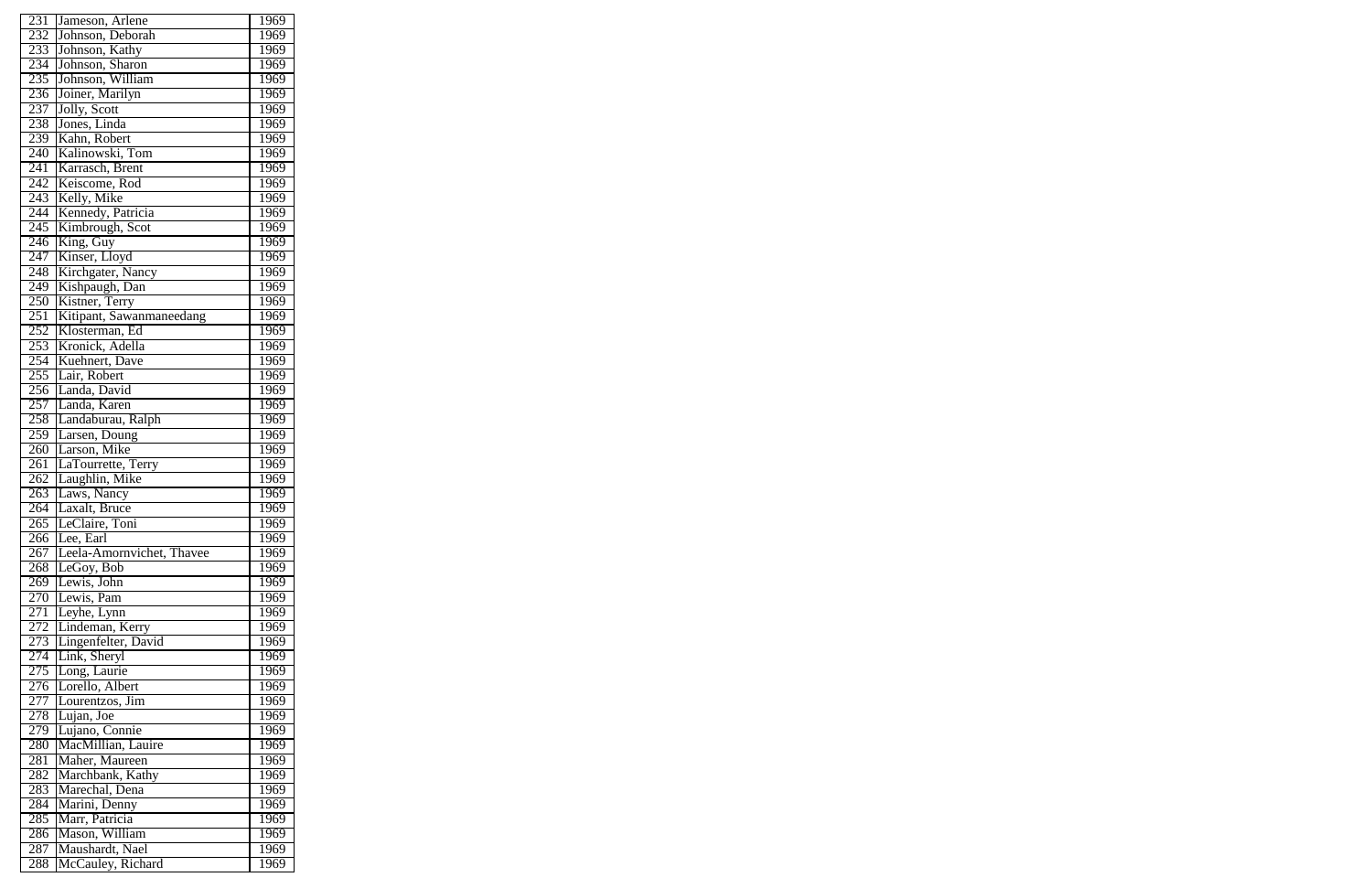| 289              | McClure, Bob                   | 1969        |
|------------------|--------------------------------|-------------|
| 290              | McCreary, Matt                 | 1969        |
| 291              | McFarland, Pat                 | 1969        |
| 292              | McKenna, Chris                 | 1969        |
| 293              | Medina, Debbie                 | 1969        |
| 294              |                                | 1969        |
| 295              | Meich, Peggy<br>Mensini, Bev   | 1969        |
| 296              | Miller, Charlie                | 1969        |
| 297              | Miller, Dave                   | 1969        |
| 298              | Miller, Diane                  | 1969        |
| 299              | Miller, Lynee                  | 1969        |
| 300              | Minor, Elaine                  | 1969        |
| 301              | Mitchell, Allen                | 1969        |
| 302              | Mitchell, Frankie              | 1969        |
| 303              | Mitchell, Joellen              |             |
| 304              |                                | 1969        |
|                  | Moody, Scott                   | 1969        |
| 305              | Moore, Scott                   | 1969        |
| 306              | Moore, Walter                  | 1969        |
| 307              | Morelli, Larry                 | 1969        |
| 308              | Morgan, Gerald                 | 1969        |
| 309              | Morgan, Thomas                 | 1969        |
| 310              | Morris, Gail                   | 1969        |
| $\overline{311}$ | Morris, Tom                    | 1969        |
| 312              | Mosconi, Margie                | 1969        |
| 313              | Moy, Howard                    | 1969        |
| $\overline{314}$ | Muller, Jon                    | 1969        |
| 315              | Mulligan, John                 | 1969        |
| 316              | Mullis, Lynn                   | 1969        |
| 317              | Murchison, Fred                | 1969        |
| 318              | Myers, Sue                     | 1969        |
| 319              | Myrow, Steve                   | 1969        |
| 320              | Nelson, Bobbie                 | 1969        |
| 321              | Nelson, Bryan                  | 1969        |
| 322              | Nelson, Martha                 | 1969        |
| 323              | Newton, Nancy                  | 1969        |
| 324              | Nightingale, Steve             | 1969        |
| $3\overline{25}$ | Norvell, Belva                 | 1969        |
| $\overline{3}26$ | Nummela, Tom                   | <u>1969</u> |
| 327              | Nye, Barbara                   | 1969        |
| 328              | Oakes, John                    | 1969        |
| $\overline{3}29$ | Oakey, Doug                    | 1969        |
| 330              | Oaks, Jay                      | 1969        |
| 331              | Obacka, Susanne                | 1969        |
| 332              | O'Boyle, Frank                 | 1969        |
| 333              | O'Connor, Daniel               | 1969        |
| 334              | O'Dell, Laura                  | 1969        |
| 335              | Oldham, LuAnn                  | 1969        |
| 336              | Olsen, Tom                     | 1969        |
| 337              | Oppio, Mark                    | 1969        |
| 338              | Orcutt, Chris                  | 1969        |
| 339              | Owen, Don                      | 1969        |
| 340              | Oxborrow, Edward               | 1969        |
| 341              | Page, Deanne                   | 1969        |
| 342              | Pallesen, Mary                 | 1969        |
| 343              | Palm, Lorraine                 | 1969        |
| 344              | Palmer, Gayle<br>Palmer, Susan | 1969        |
| 345              |                                | 1969        |
| 346              | Pangborn, Gail                 | 1969        |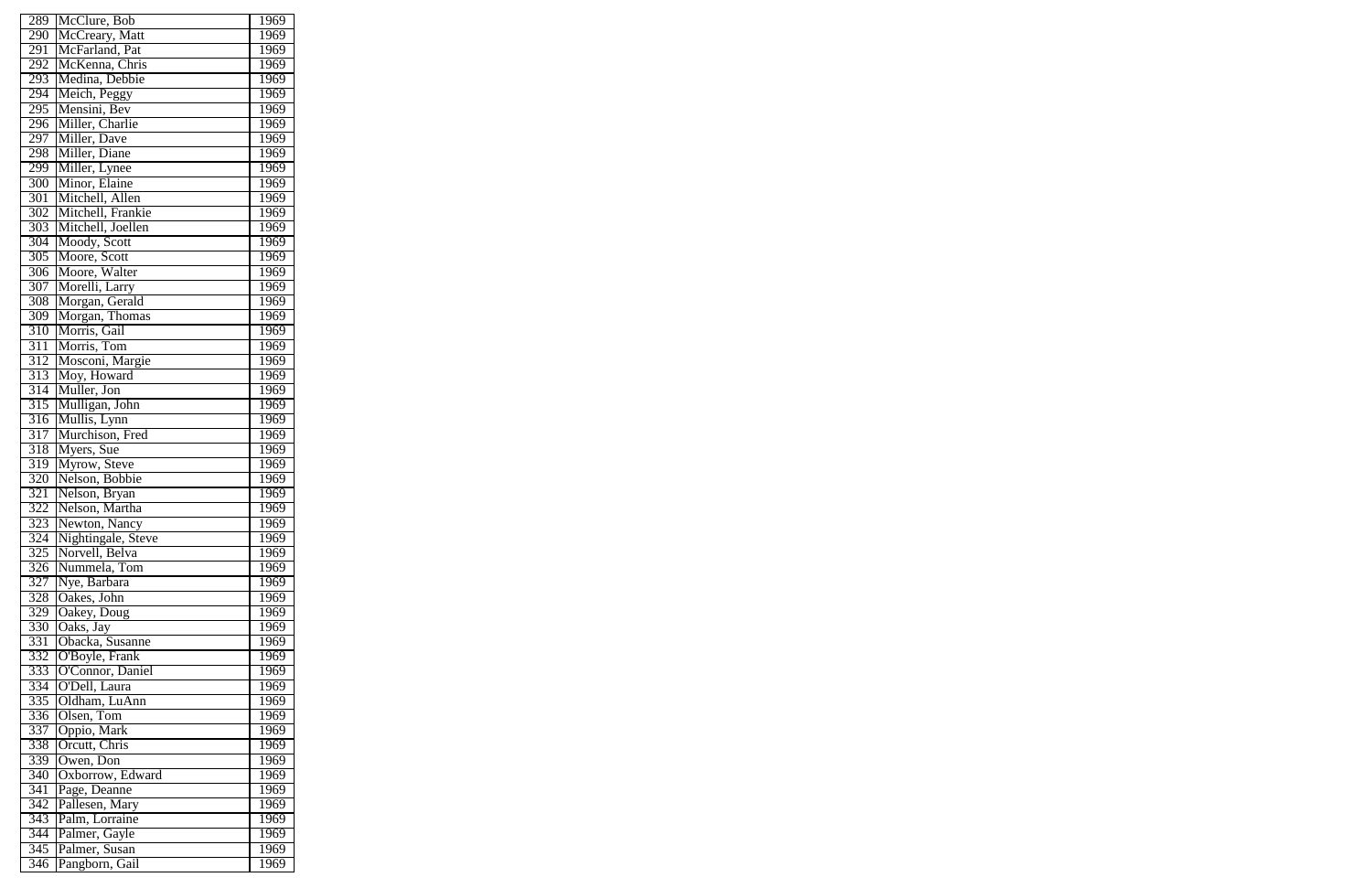| 347              | Papp, Barbara                         | 1969              |
|------------------|---------------------------------------|-------------------|
| 348              | Parke, Debora                         | 1969              |
| 349              | Parke, Liza                           | 1969              |
| 350              | Parry, Ken                            | 1969              |
| 351              | Parsch, Tim                           | 1969              |
| 352              | Pastrell, Dana                        | 1969              |
| 353              | Pattamanuch, Chavalit                 | 1969              |
| 354              | Paul, Gordon                          | 1969              |
| 355              | Peebles, Joe                          | 1969              |
|                  |                                       |                   |
| 356              | Peterson, Susan                       | 1969              |
| $\overline{357}$ | Petroni, Gloria                       | 1969              |
| 358              | Phillips, Mary                        | 1969              |
| 359              | Phungphadana, Yongyut                 | 1969              |
| 360              | Piazza, George                        | 1969              |
| 361              | Pidlypchak, Pete                      | 1969              |
| $\overline{362}$ | Pope, Stan                            | 1969              |
| 363              | Poulakidas, Kathy                     | 1969              |
| 364              | Poulos, Dave                          | 1969              |
| 365              | Purdy, Debbie                         | 1969              |
| 366              | Purinton, Don                         | 1969              |
| $\overline{367}$ | Purser, Kris                          | 1969              |
| 368              | Pyzel, Cynthia                        | 1969              |
| 369              | Raborn, Jeanne                        | 1969              |
| 370              | Raffetto, Ed                          | 1969              |
| 371              | Rager, Mary                           | 1969              |
| 372              | Rausch, Steve                         | 1969              |
| 373              | Rechenmacher, Gail                    | 1969              |
| 374              | Rey, Djenane                          | 1969              |
| 375              | Reynolds, Terry                       | 1969              |
| 376              |                                       | 1969              |
| 377              | Rhoades, Claduia<br>Rhodehamel, Steve | 1969              |
| 378              | Rials, Gary                           | 1969              |
| 379              |                                       | 1969              |
|                  | Rigert, April                         |                   |
| 380              | Riley, Jim                            | 1969              |
| 381              | Risley, Joyce                         | 1969              |
| 382              | Ritter, Chuck                         | $\overline{1}969$ |
| 383              | Roach, Marilyn                        | 1969              |
| 384              | Roberts, Bill                         | 1969              |
| 385              | Robins, Chris                         | 1969              |
| 386              | Robison, Sandi                        | 1969              |
| 387              | Roblin, Dawn                          | 1969              |
| 388              | Robustellini, Alda                    | 1969              |
| 389              | Robustellini, Joy                     | 1969              |
| 390              | Rogan, Karma                          | 1969              |
| 391              | Roth, Randee                          | 1969              |
| 392              | Roth, Roberta                         | 1969              |
| 393              | Roush, Gerg                           | 1969              |
| 394              | Royce, Michelle                       | 1969              |
| 395              | Rush, Carol                           | 1969              |
| 396              | Russom, Greg                          | 1969              |
| 397              | Ryczkowski, Julie                     | 1969              |
| 398              | Saeyap, Somsakdi                      | 1969              |
| 399              | Samchai, Lertsethtakarh               | 1969              |
| 400              | Sampson, Karla                        | 1969              |
| 401              | Sande, Janis                          | 1969              |
| 402              | Sanders, Thomas                       | 1969              |
| 403              | Sappington, Jim                       | 1969              |
| 404              | Schmidt, Chris                        | 1969              |
|                  |                                       |                   |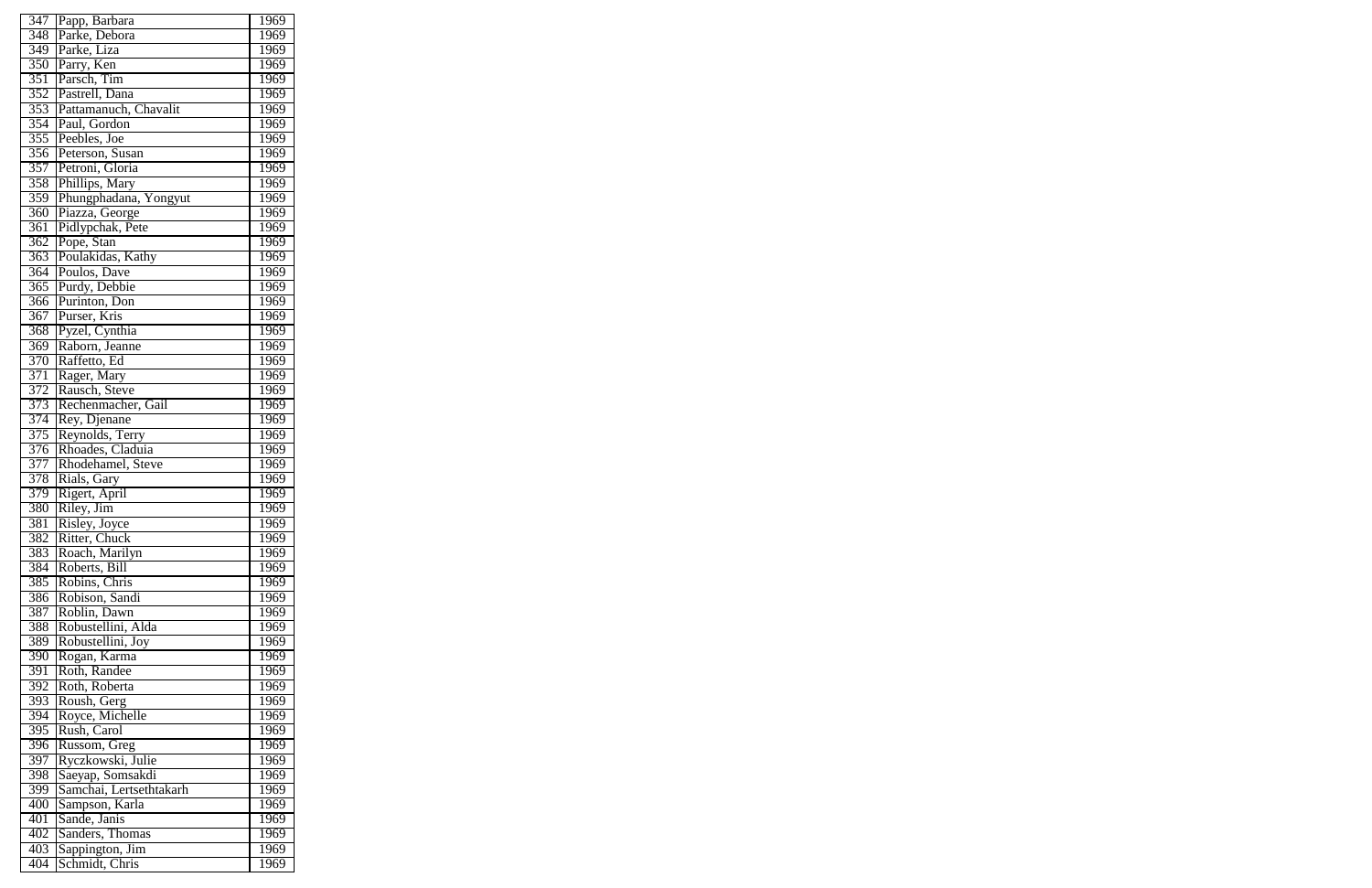| 405 | Schoen, Linda     | 1969              |
|-----|-------------------|-------------------|
| 406 | Schroeder, Carole | 1969              |
| 407 | Schultz, Debbie   | 1969              |
| 408 | Scott, Mike       | 1969              |
| 409 | Seaman, Ann       | 1969              |
| 410 | Seideman, Mary    | 1969              |
| 411 | Shanks, Tisha     | 1969              |
| 412 | Shea, Terry       | 1969              |
| 413 | Sheahan, Jeff     | 1969              |
| 414 | Shepley, Bill     | 1969              |
| 415 | Sheppard, Maureen | 1969              |
| 416 | Sherman, John     | 1969              |
| 417 | Shields, Linda    | 1969              |
| 418 | Shockley, Anna    | 1969              |
| 419 | Siig, Marie       | 1969              |
| 420 | Silver, John      | 1969              |
| 421 | Siri, Debbie      | 1969              |
| 422 | Skinner, Marjorie | 1969              |
| 423 | Slemmons, Mary    | 1969              |
| 424 |                   |                   |
|     | Slingland, Glenn  | 1969              |
| 425 | Slotto, Andy      | 1969              |
| 426 | Smeltzer, Jane    | $196\overline{9}$ |
| 427 | Smith, Beverly    | 1969              |
| 428 | Smith, Brian      | 1969              |
| 429 | Smith, Holly      | 1969              |
| 430 | Smith, Jeff       | 1969              |
| 431 | Smith, Judi       | 1969              |
| 432 | Smith, Pat        | 1969              |
| 433 | Snow, Randt       | 1969              |
| 434 | Snyder, Sue       | 1969              |
| 435 | Soper, Anna       | 1969              |
| 436 | Spencer, Molly    | 1969              |
| 437 | Spivey, Beulah    | 1969              |
| 438 | Stacey, Don       | 1969              |
| 439 | Steed, Lynn       | 1969              |
| 440 | Stephens, Ronald  | 1969              |
| 441 | Stewart, Anne     | 1969              |
| 442 | Stone, Diane      | 1969              |
| 443 | Stopper, Larry    | 1969              |
| 444 | Stump, Cynthia    | 1969              |
| 445 | Sutton, Alice     | 1969              |
| 446 | Swafford, Larry   | 1969              |
| 447 | Swain, Kathy      | 1969              |
| 448 | Talarico, Ron     | $196\overline{9}$ |
| 449 | Tallie, Mary      | 1969              |
| 450 | Talucci, Debbi    | 1969              |
| 451 | Taylor, Don       | 1969              |
| 452 | Taylor, Robert    | 1969              |
| 453 | Thompson, Cathy   | $196\overline{9}$ |
| 454 | Tiehm, Bill       | 1969              |
| 455 | Tiehm, Jerry      | 1969              |
| 456 | Tillim, Jeremy    | 1969              |
| 457 | Tittle, James     | 1969              |
| 458 | Tolano, Barbara   | $196\overline{9}$ |
| 459 | Travis, Jeff      | 1969              |
| 460 | Travis, Kenneth   | 1969              |
| 461 | Trehal, Steve     | 1969              |
| 462 | Tuttle, Terry     | 1969              |
|     |                   |                   |